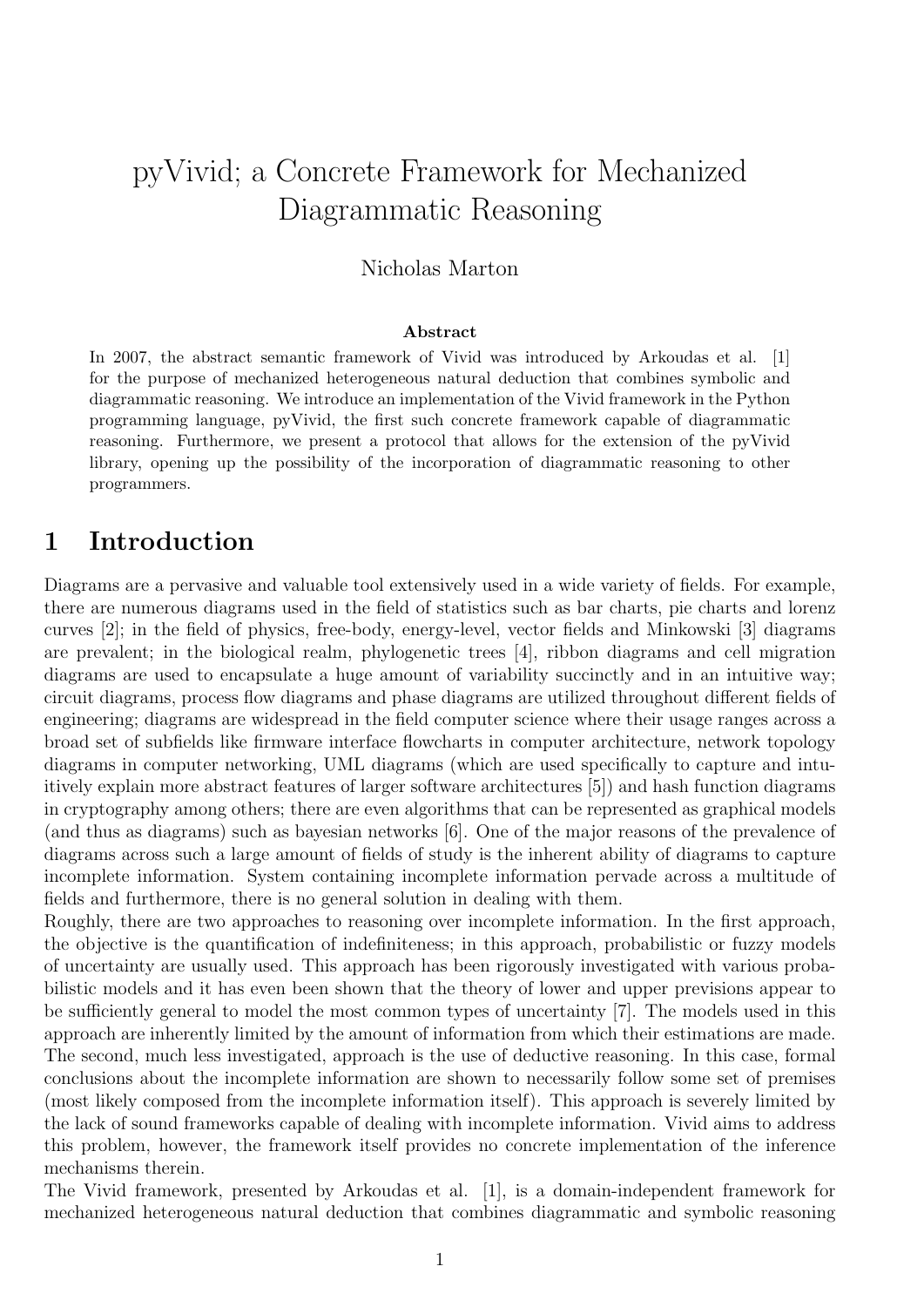presented in the form of a family of denotational proof languages (DPLs). The framework also provides a novel form structure, named system states, designed specifically to deal with incomplete information in the form of undetermined diagrams. These named system states can also be refined gradually as more information is obtain through the use of the inference rules provided in the framework permitting deductive reasoning over incomplete information; an approach which needs to undergo more investigation. Additionally, in the Vivid framework, the general inference mechanisms introduced extend the assumption-base semantics of DPLs, allowing for the valid extraction of information from diagrams and incorporation of sentential information into diagrams. While Vivid seems like a good candidate for a deductive approach to reasoning over incomplete information as well as a powerful tool for heterogeneous inference, no concrete implementation of the framework has been provided until now. With the introduction of the pyVivid library, the functionality of the Vivid framework is now freely available to programmers and logicians alike.

In the next section, we summarize the definitions and notations introduced in the original Vivid framework. Then, we provide an overview of the formal semantics of the framework. In section 3, we first describe why the Python programming language was chosen for the creation of the pyVivid library, then we provide an overview of the available features of the pyVivid library and finally we describe the process of extending pyVivid with arbitrary Python objects. Section ?? demonstrates multiple usages of the pyVivid library in the context of proof verification. Finally, in section ??, we discuss related and future work.

## 2 Vivid: The Formal Framework

The Vivid framework is substantial in its notation and definitions and intricate in its semantics. Furthermore, as many of the components of the pyVivid architecture seek to directly encode the definitions provided in Vivid, it is practical to understand the underlying framework before using the pyVivid library. Therefore, we dedicate the following section to understanding the most applicable notations, definitions and semantics of the framework with respect to the pyVivid library.

### 2.1 Definitions and Notation

To understand the formal semantics of the diagrammatic deductions introduced in Vivid, it is necessary to understand the framework's native definitions and notation. While the Vivid framework introduces an extensive amount of different definitions and notational conveniences, some are more applicable, with respect to the pyVivid library, than others. What follows is a description of the more important and widely used definitions and notations therein:

- The set-theoretic difference between any two sets A and B, denoted by  $A \setminus B$ , is defined as follows:  $A \setminus B = \{x \in A \mid x \notin B\}.$
- For any set A,  $\mathcal{P}_{fin}(A)$  denotes the set of all finite subsets of A.
- For an arbitrary relation  $R \subseteq A_1 \times \cdots \times A_n$ ,  $D(R)$  denotes the set  $\{A_1, \ldots, A_n\}$ .
- An attribute structure is a pair  $\mathcal{A} = (\{A_1, \ldots, A_k\}; \mathcal{R})$  consisting of a finite collection of sets  $A_1, \ldots, A_k$  called **attributes** (where each  $A_i$  has a unique label  $l_i$  corresponding to it) and a countable collection R of computable relations, with  $D(R) \subseteq \{A_1, \ldots, A_k\}$  for each  $R \in \mathcal{R}$ . When the relations of  $A$  are immaterial, we identify  $A$  with its attributes and write  $A$  as  $l_1: A_1, \ldots, l_k: A_k$ , where  $l_i$  is the label of  $A_i$ .
- An attribute system based on some attribute structure A is a pair  $S = (\{s_1, \ldots, s_n\}; \mathcal{A})$ consisting of a finite number  $n > 0$  of objects  $s_1, \ldots, s_n$  and the attribute structure A.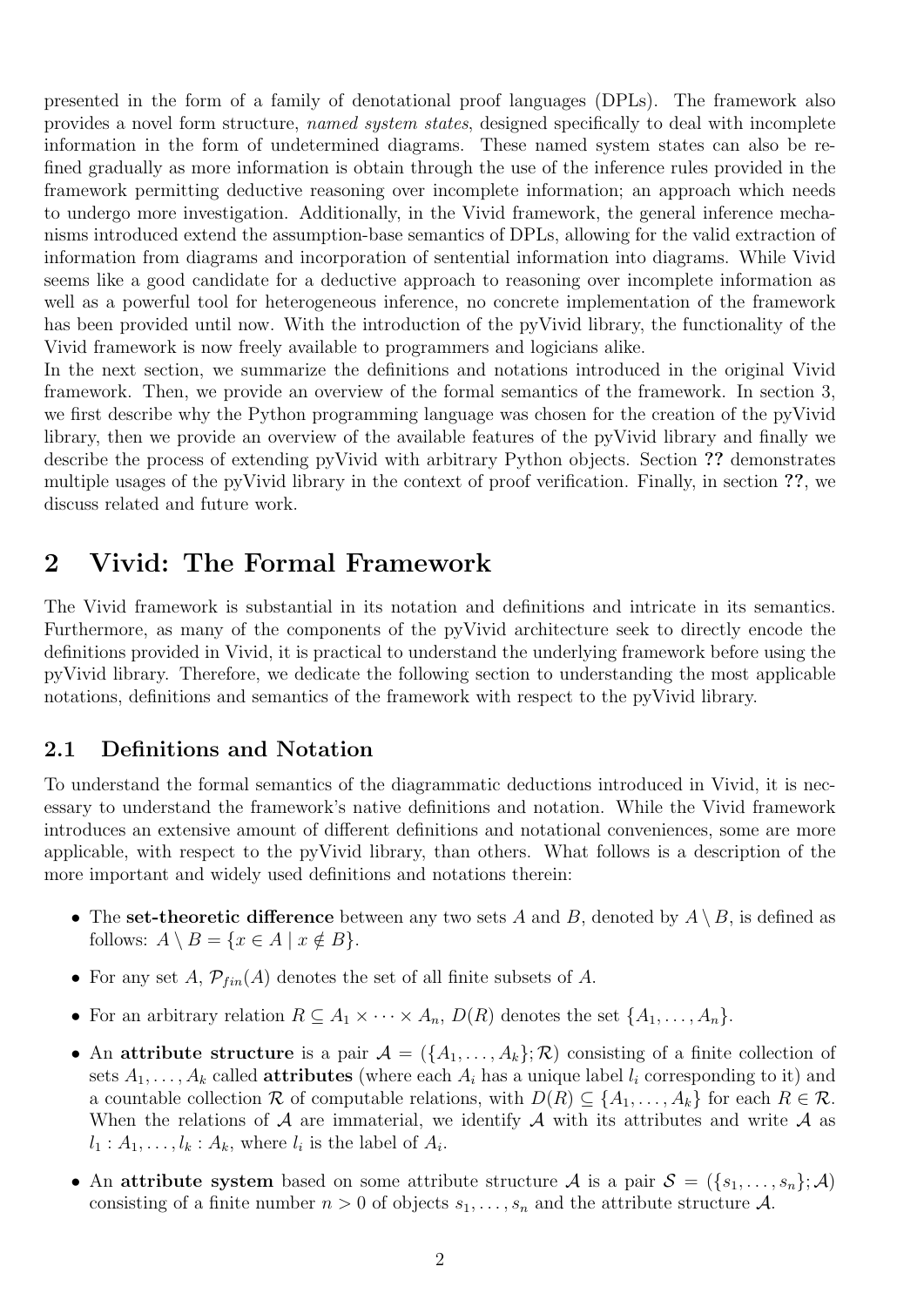• A state of a system  $S = (\{s_1, \ldots, s_n\}, \{A_1, \ldots, A_k\})$  is a set of functions  $\sigma = \{\delta_1, \ldots, \delta_k\}$ where each  $\delta_i$  is a function from  $\{s_1, \ldots, s_n\}$  to the set of non-empty finite subsets of  $A_i$  (where each  $\delta_i$  is referred to as the state's **ascription** into  $A_i$ ), i.e.,

$$
\delta_i: \{s_1, \ldots, s_n\} \to \mathcal{P}_{fin}(A_i) \setminus \emptyset.
$$

As an additional convention, given a state  $\sigma$ , attribute label  $l_i$  and object  $s_j$ , we write  $\sigma(l_i, s_j)$ for  $\delta_i(s_j)$  i.e., the value of the ascription  $\delta_i$  for the object  $s_j$  in the state  $\sigma$ .

- If an ascription  $\delta_i$  maps every object to a singleton, that is, if  $|\delta_i(s_j)| = 1$  for every  $j = 1, \ldots, n$ ,  $\delta_i$  is referred to as a **valuation** and a **world** w is a state in which every ascription is a valuation.
- A state  $\sigma'$  of an attribute system  $S = (\{s_1, \ldots, s_n\}; l_1 : A_1, \ldots, l_k : A_k)$  is an extension of another state  $\sigma$ , written  $\sigma' \sqsubseteq \sigma$ , iff  $\sigma'(l_i, s_j) \subseteq \sigma(l_i, s_j)$  for every  $i = 1, \ldots, k$  and  $j = 1, \ldots, n$ . A state  $\sigma'$  is a **proper extension** of a state  $\sigma$ , denoted  $\sigma' \sqsubset \sigma$  iff  $\sigma' \sqsubseteq \sigma$  and  $\sigma \not\sqsubseteq \sigma'$ .
- A list of  $m \geq 1$  attribute-object pairs  $[(l_1; s_1), \ldots, (l_m; s_m)]$  is **homogeneous** iff  $l_1 = \cdots = l_m$ and  $s_1 = \cdots = s_m$ , i.e., iff all m pairs are identical. Let  $\sigma_1, \ldots, \sigma_m \sqsubset \sigma, m \ge 1$ .
- A list of m attribute-object pairs  $L = [(l_1; s_1), \ldots, (l_m; s_m)]$  spans the states  $\sigma_1, \ldots, \sigma_m$  with respect to  $\sigma$  iff  $\sigma_i(l_i, s_i)$   $\subset \sigma(l_i, s_i)$  for every  $i = 1, \ldots m$ . Additionally, a list of m attributeobject pairs  $L = [(l_1; s_1), \ldots, (l_m; s_m)]$  properly spans  $\sigma_1, \ldots, \sigma_m$  w.r.t.  $\sigma$  iff for every sublist of  $[i_1 \cdots i_{m'}]$  of  $[i, \ldots, m]$  such that  $[L(i_1), \cdots, L(i_{m'})]$  is homogeneous, we have

$$
\left[\bigcup_{j=1}^{m'} \sigma_{i_j}(l_{i_j}, s_{i_j})\right] \subset \sigma(l_{i_1}, s_{i_1}).
$$

Equivalently L does not properly span  $\sigma_1, \ldots, \sigma_m$  with respect to  $\sigma$  iff for some such sublist we have

$$
\sigma_{i_1}(l_{i_1}, s_{i_1}) \cup \cdots \cup \sigma_{i_{m'}}(l_{i_{m'}}, s_{i_{m'}}) = \sigma(l_{i_1}, s_{i_1}).
$$

• Let  $\sigma_1,\ldots,\sigma_m,\sigma' \sqsubset \sigma,m \geq 1$ . We refer to  $\sigma'$  as an alternate extension of  $\sigma$  w.r.t.  $\sigma_1,\ldots,\sigma_m$ , written  $Alt(\sigma,\{\sigma_1,\ldots,\sigma_m\},\sigma')$  iff there is a list  $L = [(l_1;s_1)\cdots(l_m;s_m)]$  properly spanning  $\sigma_1, \ldots, \sigma_m$  w.r.t.  $\sigma$  such that for every attribute l and object s we have

$$
\sigma'(l,s) = \sigma(l,s) \setminus \bigcup_{i \in Pos((l,s),L)} \sigma_i(l,s)
$$

where,  $Pos(x, L) = \{i \in \{1, \ldots, n\} \mid x = x_i\}$ . We write  $\mathbf{AE}(\{\sigma_1, \ldots, \sigma_m\}, \sigma)$  for the set of all alternate extensions of  $\sigma$  w.r.t.  $\sigma_1, \ldots, \sigma_m$ .

- By vocabulary, we mean a first-order vocabulary  $\Sigma = (C;R;V)$  consisting of a set of constant symbols C; a set of relation symbols R; and a set of variables V.
- An attribute interpretation of  $\Sigma$  into an attribute structure  $\mathcal{A} = (\{l_1 : A_1, \ldots, l_k : A_k\}; \mathcal{R})$ is a mapping I that assigns, to each relation symbol  $R \in \mathbb{R}$  of arity n:
	- 1. A relation  $R^I \in \mathcal{R}$  of some arity m, called the **realization** of R:

$$
R^I \subset A_{i_1} \times \cdots \times A_{i_m}
$$

(where it is possible for  $m \neq n$ ); and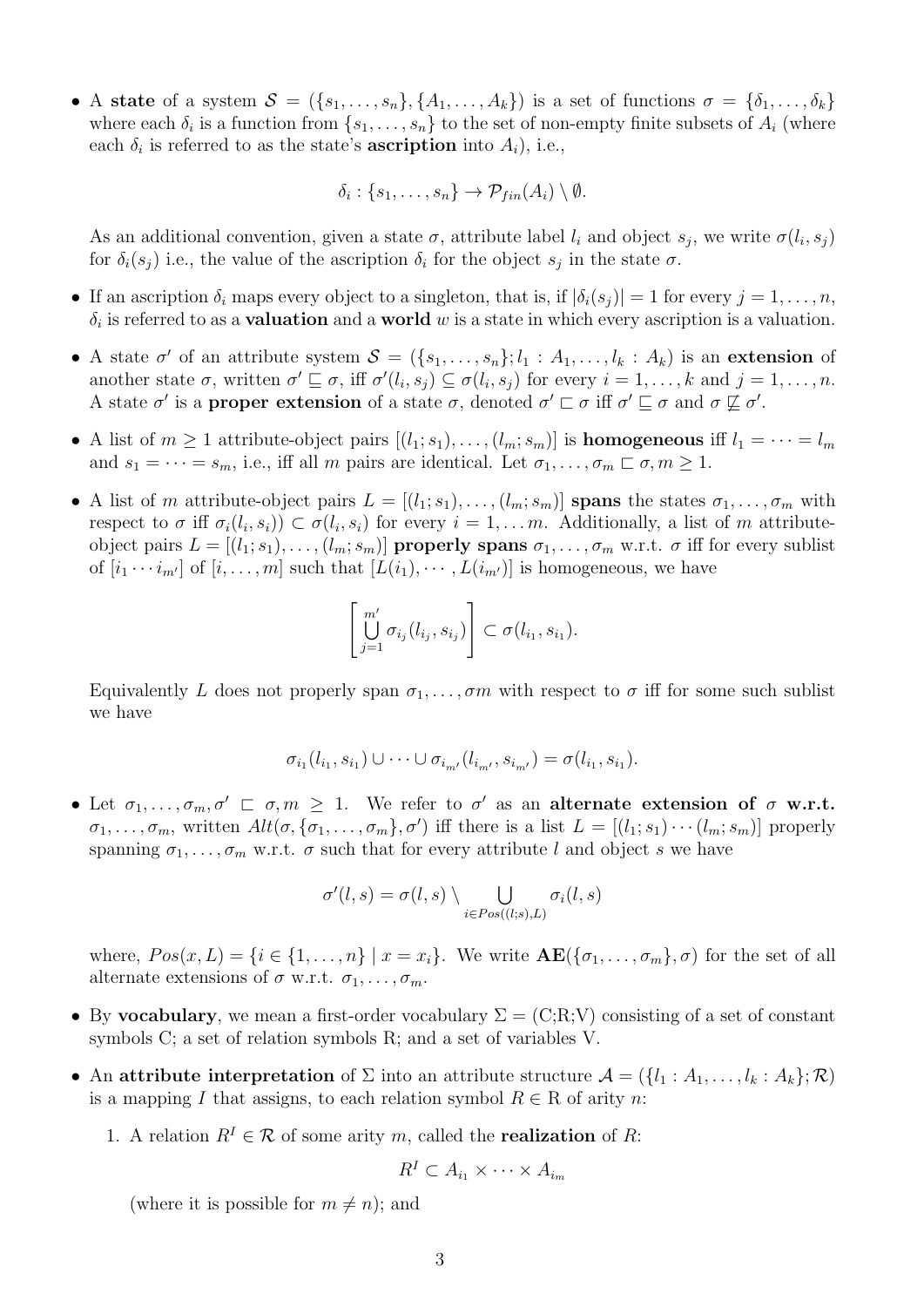2. a list of m pairs

$$
[(l_{i_1};j_1)\cdots(l_{i_m};j_m)]
$$

called the **profile** of R and denoted by  $Prof(R)$ , with  $1 \leq j_x \leq n$  for each  $x = 1, ..., m$ .

- A constant assignment is a partial function  $\rho$  from the constants C of some vocabulary  $\Sigma$ to the objects  $\{s_1, \ldots, s_n\}$  of some attribute system  $\mathcal{S} = (\{s_1, \ldots, s_n\}; \mathcal{A})$ . We write  $Dom(\rho)$ for the domain of a constant assignment  $\rho$ , i.e., the set of all and only those constant symbols for which  $\rho$  is defined. A total constant assignment is written as  $\hat{\rho}$ , with the hat indicating that the mapping is total. Additionally, two constant assignments  $\rho_1$  and  $\rho_2$  have a **conflict** iff there is some  $c \in Dom(\rho_1) \cap Dom(\rho_2)$  such that  $\rho_1(c) \neq \rho_2(c)$ .
- A variable assignment is a total function  $\chi$  from the variables V of some vocabulary  $\Sigma$  to the objects  $\{s_1, \ldots, s_n\}$  of some attribute system  $\mathcal{S} = (\{s_1, \ldots, s_n\}; \mathcal{A})$ .
- A Formula F is defined over a vocabulary  $\Sigma$  as usual, with a term t being either a variable or constant symbol.
- A named state is a pair  $(\sigma; \rho)$  consisting of a state  $\sigma$  and a constant assignment  $\rho$ .
- A named state  $(\sigma'; \rho')$  is an extension of another named state  $(\sigma; \rho)$ , written  $(\sigma'; \rho') \sqsubseteq (\sigma; \rho)$ , iff  $\sigma' \sqsubseteq \sigma$  and  $\rho' \supseteq \rho$ . Additionally,  $(\sigma'; \rho')$  is a **proper extension** of  $(\sigma; \rho)$ , written  $(\sigma'; \rho') \sqsubset (\sigma; \rho)$ , iff  $(\sigma'; \rho') \sqsubseteq (\sigma; \rho)$  and either  $\sigma' \sqsubset \sigma$  or  $\rho' \supset \rho$ . Further,  $(\sigma'; \rho')$  is a **finite extension** of  $(\sigma; \rho)$ , denoted  $(\sigma'; \rho') \sqsubseteq (\sigma; \rho)$ , iff  $(\sigma'; \rho') \sqsubseteq (\sigma; \rho)$  and the difference  $\rho' \setminus \rho$  is finite.
- A named state  $(\sigma; \rho)$  is a world iff  $\sigma$  is a world and  $\rho$  is total.
- An assumption base  $\beta$  is a finite set of formulae.
- A context is a pair  $\gamma = (\beta; (\sigma, \rho))$  consisting of an assumption base  $\beta$  and a named state  $(\sigma, \rho)$ .
- We define  $\mathcal{V}^I_{(w;\rho)/\chi}(F)$  to assign a truth value to a formula F, w.r.t. a given a world w (of an attribute system  $S = (\{s_1, \ldots, s_n\}; \mathcal{A})$ , along with a constant assignment  $\rho$  and variable assignment  $\chi$ , as follows:

First the constants true and false are self-evaluating:

$$
\mathcal{V}_{(w;\rho)/\chi}^I[\mathbf{true}] = \mathbf{true} \text{ and } \mathcal{V}_{(w;\rho)/\chi}^I[\mathbf{false}] = \mathbf{false}.
$$

Next, consider an atomic formula  $R(t_1, \ldots, t_n)$ , where R is a relation symbol of arity n and profile

$$
[(l_{i_1};j_1),\ldots,(l_{i_m};j_m)].
$$

We have:

$$
\mathcal{V}_{(\sigma;\rho)/\chi}^I[R^I(t_1,\ldots,t_n)] = \begin{cases} \textbf{unknown} & \text{if } \exists \ k \in \{1,\ldots,m\} \cdot t_{j_k}^{\rho,\chi} \uparrow; \\ \textbf{true} & \text{if } R^I(w(l_{i_1}, t_{j_1}^{\rho,\chi}),\ldots,w(l_{i_m}, t_{j_m}^{\rho,\chi})); \\ \textbf{false} & \text{if } \neg R^I(w(l_{i_1}, t_{j_1}^{\rho,\chi}),\ldots,w(l_{i_m}, t_{j_m}^{\rho,\chi})). \end{cases}
$$

where  $t^{\rho,\chi} \uparrow$  indicates that  $t^{\rho,\chi}$  is undefined (respectively  $t^{\rho,\chi} \downarrow$  indicates that  $t^{\rho,\chi}$  is defined).

• We define  $I_{(\sigma,\rho)/\gamma}(F)$  to assign a truth value to a formula F, given an arbitrary named state  $(\sigma;\rho)$  (of an attribute system  $\mathcal{S} = (\{s_1,\ldots,s_n\};\mathcal{A})$ ) along with a variable assignment  $\chi$  as follows: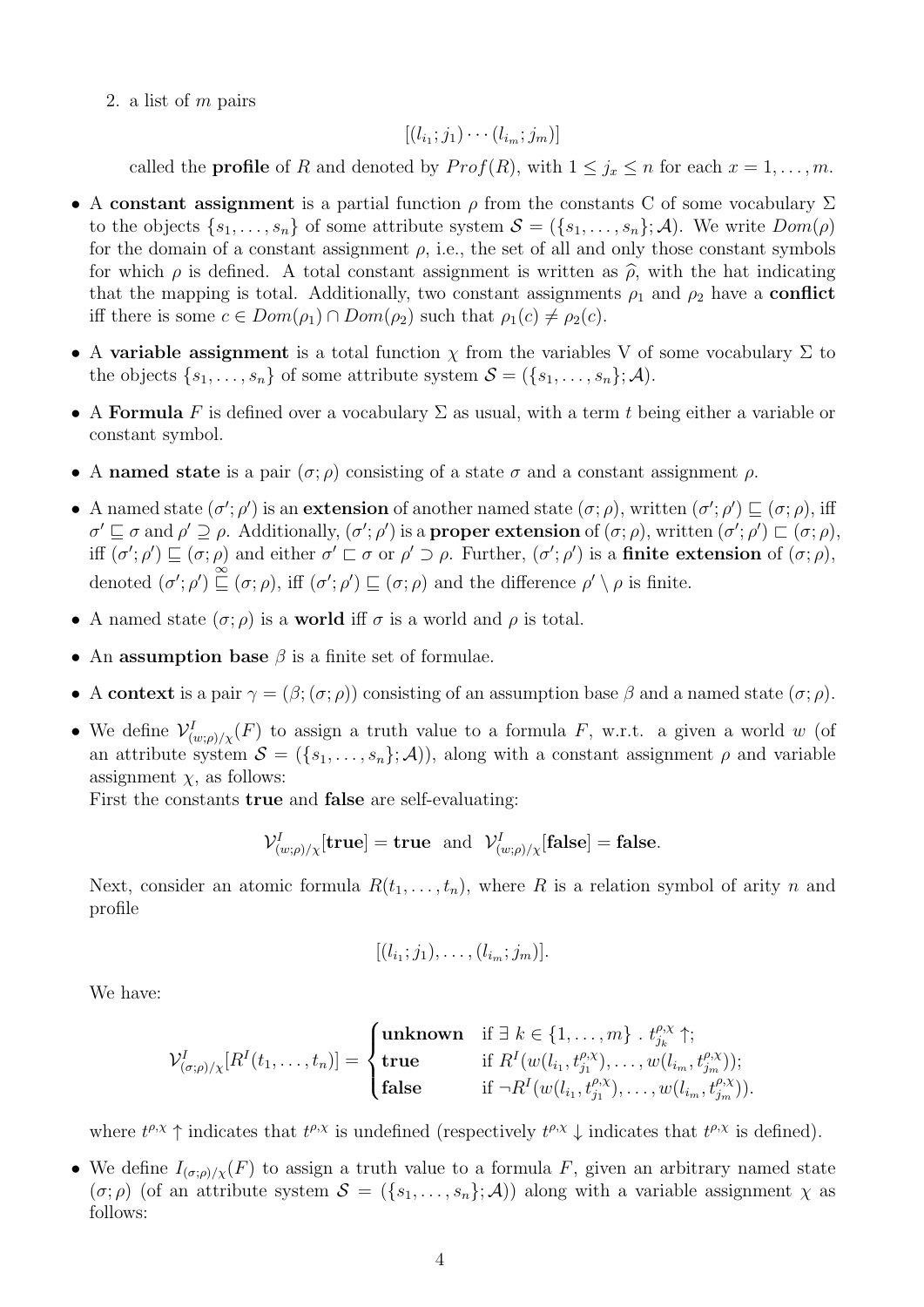$$
I_{(\sigma;\rho)/\chi}(F) = \begin{cases} \textbf{true} & \mathcal{V}_{(w;\rho)/\chi}^I[F] = \textbf{true} \text{ for every world } w \sqsubseteq \sigma \\ \textbf{false} & \mathcal{V}_{(w;\rho)/\chi}^I[F] = \textbf{false} \text{ for every world } w \sqsubseteq \sigma \\ \textbf{unknown} & \text{otherwise} \end{cases}
$$

• For any given F,  $\rho$ , and  $\chi$ , the **basis** of F w.r.t.  $\rho$ , and  $\chi$ , denoted  $\mathcal{B}(F, \rho, \chi)$  is a set of attribute-object pairs (or an error token  $\infty$ ) defined on F by structural recursion. We present only the clause of the definition dealing with atomic formulae:

$$
\mathcal{B}(R(t_1,\ldots,t_n),\rho,\chi)=\begin{cases} \{(l_{i_1};t_{j_1}^{\rho,\chi}),\ldots,(l_{i_m};t_{j_m}^{\rho,\chi})\} & \text{if } t_{j_k}^{\rho,\chi}\downarrow \text{ for every } k\in\{1,\ldots,m\};\\ \infty & \text{otherwise.} \end{cases}
$$

• A world  $(w; \hat{\rho})$  satisfies a formula F w.r.t. a variable assignment  $\chi$ , denoted  $(w; \hat{\rho}) \models_{\chi} F$ , iff

$$
\mathcal{V}_{(w,\rho)/\chi}^I[F] = \mathbf{true}.
$$

- A world  $(w; \hat{\rho})$  satisfies a named state  $(\sigma; \rho)$ , denoted  $(w; \hat{\rho}) \models (\sigma; \rho)$ , iff  $(w; \hat{\rho}) \sqsubseteq (\sigma; \rho)$ .
- A world  $(w; \hat{\rho})$  satisfies a context  $\gamma = (\beta; (\sigma; \rho))$  w.r.t. a given variable assignment  $\chi$ , denoted  $(w; \hat{\rho}) \models_{\chi} \gamma$  iff  $(w; \hat{\rho}) \models_{\chi} F$  for every  $F \in \beta$  and  $(w; \hat{\rho}) \models (\sigma; \rho)$ .
- A context  $\gamma$  entails a formula F, denoted  $\gamma \models F$ , iff  $(w; \hat{\rho}) \models_{\chi} \gamma$  implies  $(w; \hat{\rho}) \models_{\chi} F$  for all worlds  $(w; \hat{\rho})$  and variable assignments  $\chi$ .
- A context  $\gamma$  entails a named state  $(\sigma'; \rho')$ , denoted  $\gamma \models (\sigma'; \rho')$ , iff for all worlds  $(w; \hat{\rho})$  and<br>veriable assignments  $\chi$ , we have  $(w; \hat{\rho}) \models (\sigma'; \rho')$  whenever  $(w; \hat{\rho}) \models \gamma$ . variable assignments  $\chi$ , we have  $(w; \hat{\rho}) \models (\sigma'; \rho')$  whenever  $(w; \hat{\rho}) \models_{\chi} \gamma$ .
- Let  $(\sigma_1; \rho_1), \ldots, (\sigma_m; \rho_m), (\sigma'; \rho') \overset{\infty}{\sqsubset} (\sigma; \rho), m \ge 1$ . We say that  $(\sigma'; \rho')$  is an alternate extension of  $(\sigma;\rho)$  w.r.t.  $(\sigma_1;\rho_1),\ldots,(\sigma_m;\rho_m)$ , denoted

$$
Alt((\sigma;\rho), \{(\sigma_1;\rho_1), \ldots, (\sigma_m;\rho_m)\}, (\sigma';\rho')),
$$

iff  $Dom(\rho') = Dom(p_1) \cup \cdots \cup Dom(p_m)$  and there is a subset  $S \subseteq \{1, \ldots, m\}$  such that:

- 1.  $\rho'$  conflicts with  $p_i$  iff  $i \in S$ ; and
- 2. if  $S \neq \{1, \ldots, m\}$  then  $Alt(\sigma, \{\sigma_i \mid i \in \{1, \ldots, m\} \setminus S\}, \sigma')$ , while if  $S = \{1, \ldots, m\}$  then  $\sigma'=\sigma$ .
- Suppose that  $(\sigma_1; \rho_1), \ldots, (\sigma_m; \rho_m) \sqsubset (\sigma; \rho)$  and let  $\beta$  be any assumption base. We say that  $(\sigma;\rho)$  entails  $(\sigma_1;\rho_1),\ldots,(\sigma_m;\rho_m)$  w.r.t.  $\beta$ , denoted  $(\sigma;\rho)$   $\Vdash_\beta$   $\{(\sigma_1;\rho_1),\ldots,(\sigma_m;\rho_m)\}\$ , iff for every  $(\sigma'; \rho')$  such that

$$
Alt((\sigma;\rho), \{(\sigma_1;\rho_1), \ldots, (\sigma_m;\rho_m)\}, (\sigma';\rho')),
$$

the following holds for all  $\chi$ :

$$
I_{(\sigma';\rho')/\chi}\bigg(\bigwedge_{F\in\beta}\bigwedge_{\beta}F\bigg)=\mathbf{false}.
$$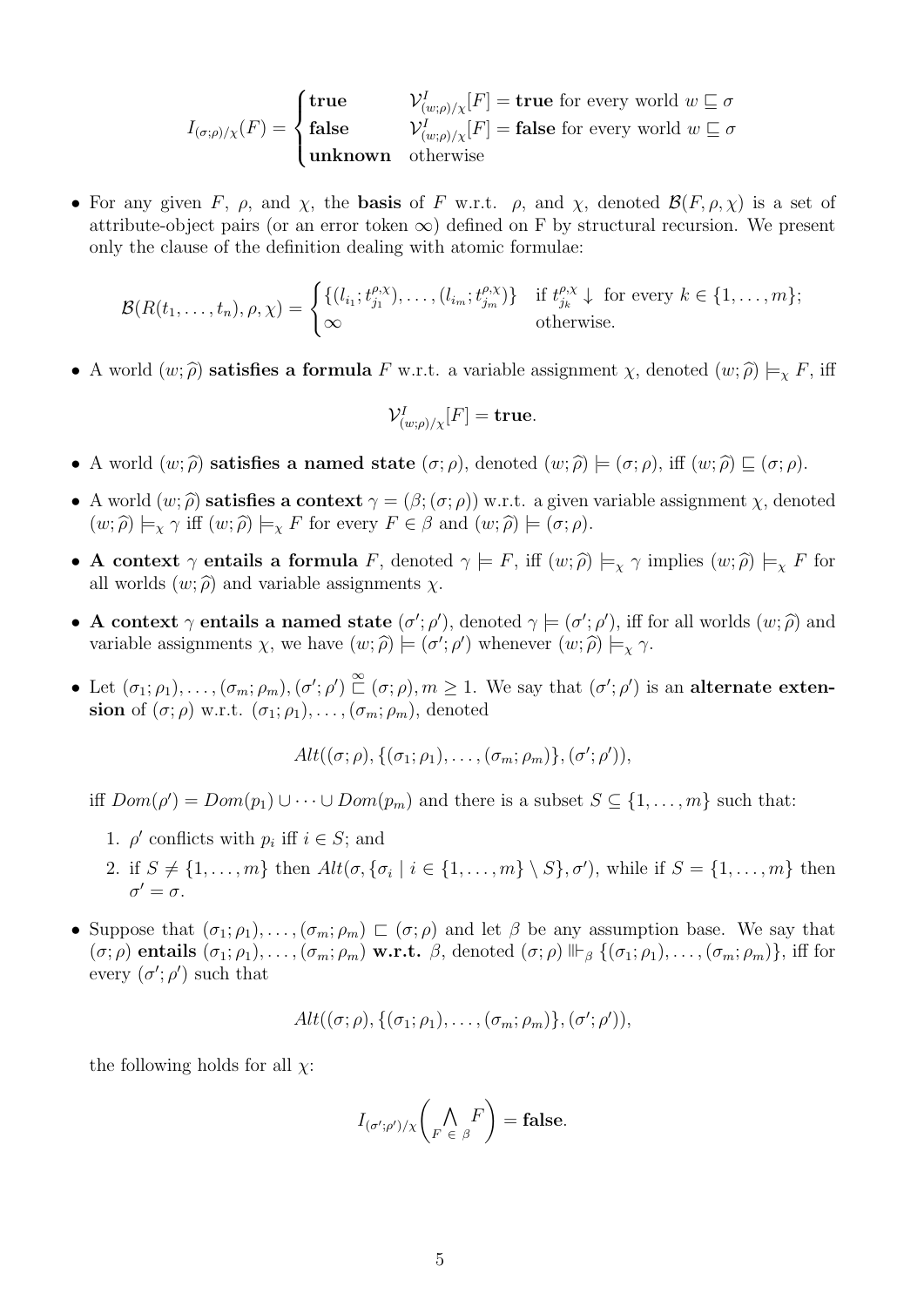### 2.2 Formal Semantics

The two syntactic proof categories of the Vivid framework are sentential and diagrammatic; sentential deductions are used to derive formulae, while diagrammatic deductions derive diagrams. The letters D and  $\Delta$  are used to denote sentential and diagrammatic deductions respectively. The formal evaluation semantics of the framework are given by axioms and rules establishing judgments of the following form:

$$
\gamma \vdash D \leadsto F
$$

and

$$
\gamma\vdash\Delta\leadsto(\sigma;\rho),
$$

read as:

"In the context  $\gamma$ , deduction  $D(\Delta)$  derives F (respectively,  $(\sigma;\rho)$ )".

Although both sentential and diagrammatic deductions are included in the framework, most of the deductions that fall into the sentential category are straightforward generalizations of the standard  $NDL$  semantics given in [8]. The only sentential forms not presented in  $NDL$  are observe, cases by, and  $\Delta$ ; D. The semantics of the **observe** form are as follows:

$$
\frac{(\beta; (\sigma; \rho)) \vdash \text{observe } F \leadsto F}{\text{provided that } I_{(\sigma; \rho)/\chi}(F) = \text{true for all } \chi}
$$
 [Observe]

Additionally, we briefly mention the sentential-to-sentential form of case reasoning. In the sentential-to-sentential form, first a disjunction  $F_1 \vee F_2$  is noted to hold, then a formula G is shown to be entailed either way, entitling us to conclude  $G$ . The sentential-to-sentential form is captured syntactically as a rule application:

cases 
$$
F_1 \vee F_2, F_1 \Rightarrow G, F_2 \Rightarrow G
$$

and the semantics of the rule application is as follows:

$$
(\beta \cup \{F_1 \vee F_2, F_1 \Rightarrow G, F_2 \Rightarrow G\}; (\sigma; \rho)) \vdash \text{cases } F_1 \vee F_2, F_1 \Rightarrow G, F_2 \Rightarrow G \rightsquigarrow G
$$

The semantics of **cases by** and  $\Delta$ ; D (as well as the semantics of the diagrammatic forms of the framework) are given below in Figures 1 and 2 respectively.

$$
(\beta \cup \{F_1, \ldots, F_k\}; (\sigma_1; \rho_1)) \vdash D_1 \sim F
$$
  
\n
$$
\vdots
$$
  
\n
$$
(\beta \cup \{F_1, \ldots, F_k\}; (\sigma_n; \rho_n)) \vdash D_n \sim F
$$
  
\n
$$
(\beta \cup \{F_1, \ldots, F_k\}; (\sigma; \rho)) \vdash \text{cases by } F_1, \ldots, F_k: (\sigma_1; \rho_1) \to D_1 \mid \cdots
$$
  
\n
$$
\vdots
$$
  
\n
$$
(\sigma_n; \rho_n) \to D_n \sim F
$$
  
\nprovided  $(\sigma; \rho) \Vdash_{\{F_1, \ldots, F_k\}} \{(\sigma_1; \rho_1), \ldots, (\sigma_n; \rho_n)\}$ 

Figure 1: The semantics of diagrammatic-to-sentential case reasoning.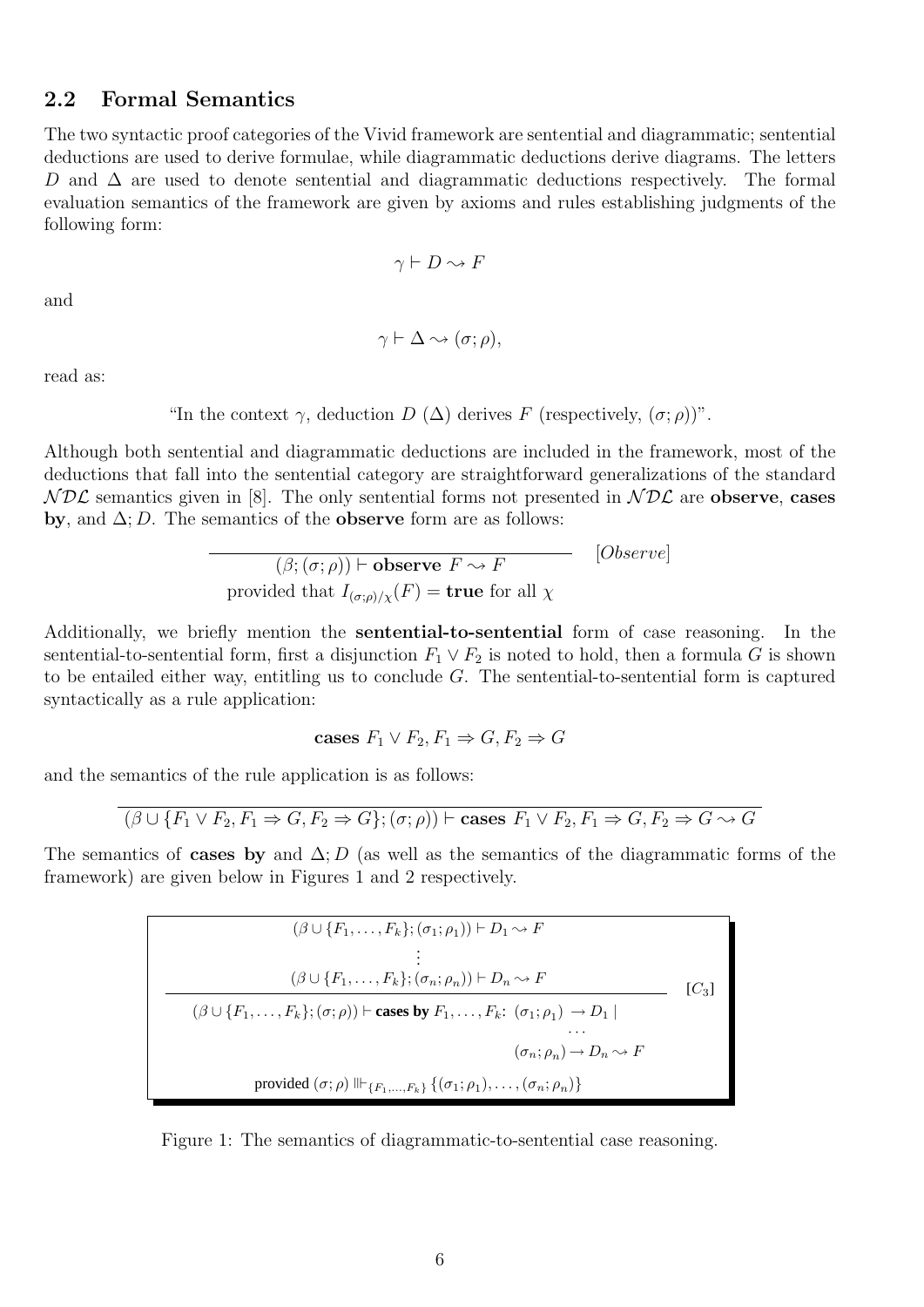

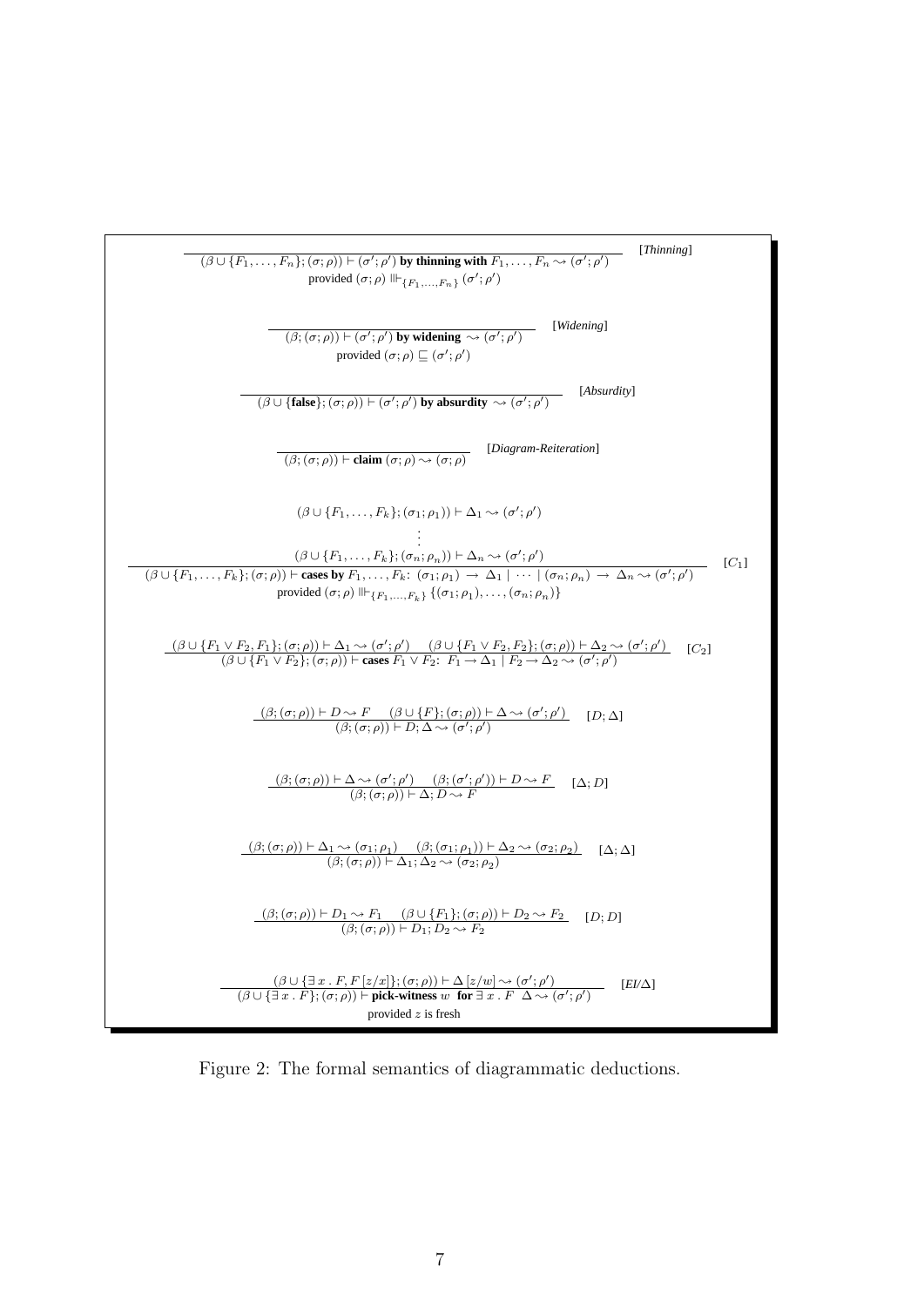## 3 pyVivid: An Implementation

There were a few key considerations that went into the inception of the architecture for the implementation of the Vivid framework. These considerations ranged from the more immediate considerations like "which programming language should be used for the implementation" to the more long term considerations like "what design paradigms should be used to ensure that the library can be continuously developed and modified to provide new and additional support and optimizations". These questions inspired reflection over many different factors, but after a large amount of deliberation, a few select paradigms were chosen to guide the development of the pyVivid architecture. Among them, the most important were ease of use, extensibility and stability. In what follows, we dive deeper into the paradigms used and choices made behind the implementation of pyVivid. Additionally, we provide an overview of the features included in the pyVivid library and explain how other programmers can easily extend the library itself for added functionality.

## 3.1 An Overview of Available Features

The pyVivid library provides a concrete and fully tested implementation of the Vivid framework with an emphasis on both the semantic forms that fall under the diagrammatic category and the structures that allow for the reasoning over incomplete information. As the library is substantial in size, an overview of the features that it provides is a useful summary to review before diving into the library. In this section, we provide an overview of the various features provided in pyVivid along with high level descriptions of the classes within.

### 3.1.1 Supported Types

At the heart of the pyVivid library is the ValueSet class. The ValueSet class provides support for many of the Python programming language's built-in types (e.g., integers, floats, longs, strings, etc.) as well as for other objects. It is through the instantiations of the ValueSet class (henceforth referred to as "ValueSets" or "ValueSet objects") that all of the underlying functionality of the library is provided; these objects act as containers for both the possible values of attributes and the values of the ascriptions of objects in named system states and are pervasive throughout many other areas of the library. In Python terminology, ValueSet objects are attributes of many of the other classes in the pyVivid architecture. Additionally, the ValueSet class has the ability to be extended to include arbitrary objects through the vivid object extension protocol explained in the following section. The Point class along with the LineSegment class are two such examples of this object extension protocol put into practice.

### 3.1.2 Attributes and Relations

Instances of the Attribute and Relation classes (henceforth referred to as Attributes or Attribute objects and Relations or Relation objects respectively) form the building blocks of the more advanced structures used in the pyVivid library. Each Attribute object has an associated label which serves as the object's alias; these labels are used in numerous other locations as well, like in the creation of the ascriptions of system states and named system states. Relation objects are equally important; the definitions of the Relation objects are used to create the expressions evaluated (after a few substitutions) when determining the truth value of a given formula; the assignment of a truth value to a formula is one of the most pivotal components of the pyVivid library as almost all of the diagrammatic inference rules make use of the assignment of truth values to formulas in one way or another.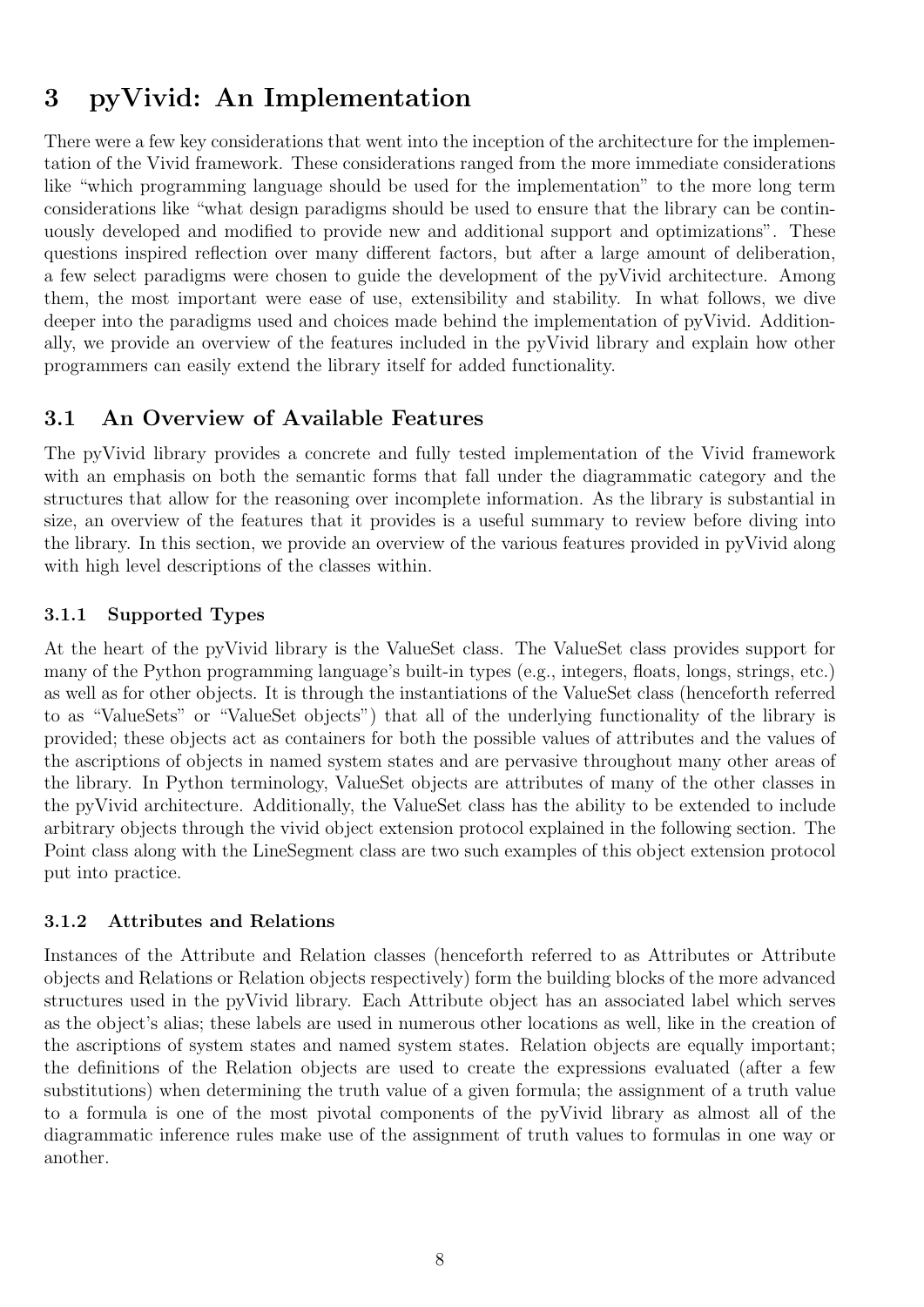#### 3.1.3 Attribute Structures and Systems

The AttributeStructure class and AttributeSystem class in the pyVivid library implement the attribute structure and attribute system structures presented in the Vivid framework respectively. More formally, each instance of the AttributeStructure class (henceforth referred to as an "AttributeStructure" or "AttributeStructure object") is a pair  $\mathcal{A} = (\{A_1, \ldots, A_k\}; \mathcal{R})$  consisting of a set of unique Attribute objects  $\{A_1, \ldots, A_k\}$  and a set of unique Relation objects  $\mathcal{R} = \{R_1, \ldots, R_l\}$ ; these AttributeStructure objects are used to create interpretations that enable us to interpret first-order signatures into named system states in the case of incomplete or missing information. Each instance of the AttributeSystem class (henceforth referred to as an "AttributeSystem" or "AttributeSystem object") is a pair  $S = (\{s_1, \ldots, s_n\}; A)$  consisting of a finite number  $n > 0$  of objects  $s_1, \ldots, s_n$ (maintained as a list of strings in Python terminology) and an AttributeStructure object A. These AttributeSystem objects are required for the creation of instances of the State and NamedState classes; two classes required by the pyVivid library to perform diagrammatic deduction.

#### 3.1.4 Vocabularies

The Vocabulary class provides the pyVivid library with first-order vocabularies consisting of a set of constant symbols, a set of relation symbols and a set of variables. The instances of the Vocabulary class, Vocabulary objects, are used in the creation of both constant and variable assignments as well as in the creation of attribute interpretations. In fact, the Vocabulary object to which a constant assignment holds a reference is even propagated to other objects that make use of the constant assignment like instances of the NamedState and Context classes. As all conceivable use cases of pyVivid are for the verification of a proof (at least while Vivid remains a type- $\alpha$  DPL), the library actively enforces the use of a single Vocabulary object throughout all objects involved in the verification process in an effort to reduce verbosity and increase ease of use. To that end, one can assume that a reference to the underlying Vocabulary object used during proof verification is never broken regardless of the intermediate functions being called or objects being created.

#### 3.1.5 Constant and Variable Assignments

As mentioned in the previous section, formally, a constant assignment is a partial function  $\rho$  from the constants C of some vocabulary  $\Sigma$  to the objects  $\{s_1, \ldots, s_n\}$  of some attribute system  $S =$  $({s_1, \ldots, s_n}; \mathcal{A})$  and a variable assignment is a total function  $\chi$  from the variables V of some vocabulary  $\Sigma$  to the objects  $\{s_1, \ldots, s_n\}$  of some attribute system  $\mathcal{S} = (\{s_1, \ldots, s_n\}; \mathcal{A})$ . The ConstantAssignment and VariableAssignment classes implement these definitions respectively. Instances of the ConstantAssignment and VariableAssignment classes (referred to as ConstantAssignments or ConstantAssignment objects and VariableAssignments or VariableAssignment objects respectively) act as a single  $\rho$  or  $\chi$ . These objects also hold a reference to the vocabulary (represented by a Vocabulary object) which they are defined over; in this way, ConstantAssignments and VariableAssignment objects are kept up-to-date about any changes made to the vocabulary (e.g. a constant symbol being added).

#### 3.1.6 Named States

Instances of the NamedState class (henceforth referred to as NamedStates or NamedState objects) are the principal structure for modeling incomplete information in the form of undetermined diagrams. Each NamedState object is a pair  $(\sigma;\rho)$  consisting of an AttributeSystem object S (along with a State object  $\sigma$  of that AttributeSystem which is represented as a base class to the NamedState) and an instance of the ConstantAssignment class  $\rho$ . NamedState objects provide functionality for the more central operations involved in the semantics of diagrammatic deductions like determining entailment of other NamedState objects w.r.t. an assumption base and determining satisfaction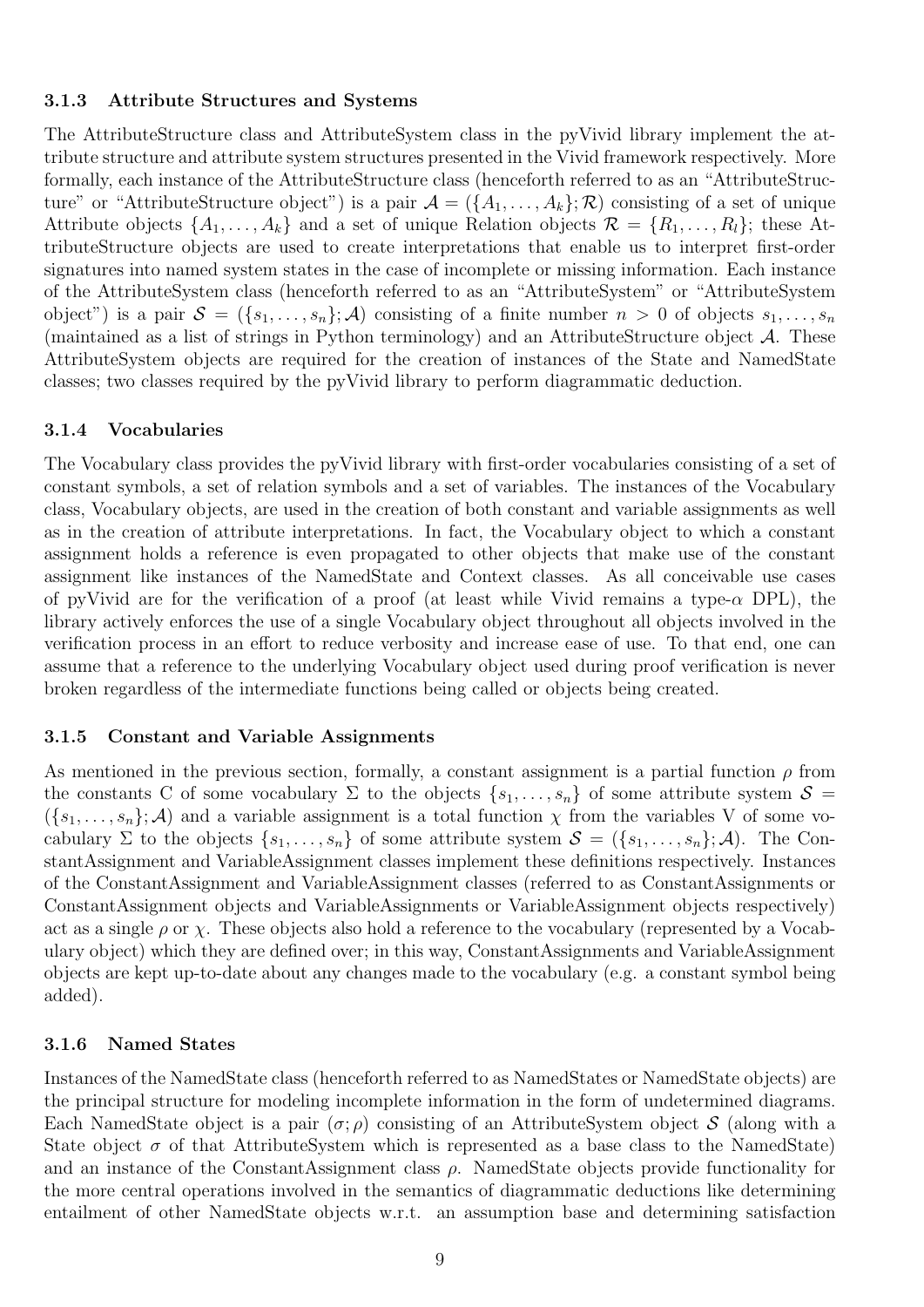of a given formula, named state, or context (provided that the NamedState object performing the computation is a world in the case of determining satisfaction). They also come equipped with the ability to generate the alternate extensions of themselves w.r.t. other NamedState objects as well as the ability to determine if a NamedState is a valid alternate extension of another. NamedState objects are also a principle component of the Context class, another class central to the library's ability to perform diagrammatic deductions. Additionally, NamedStates are capable of adding new objects (optionally mapped to a corresponding constant symbol in the underlying constant assignment) and ascriptions of those objects at any time; a useful feature for when more information about a particular diagram is learned and a constant symbol must dynamically come to denote an object during the course of deduction.

#### 3.1.7 Attribute Interpretations

To interpret first-order languages into system states with pyVivid, it is necessary to create an instance of the AttributeInterpretation class first (henceforth referred to as an AttributeInterpretation or an AttributeInterpretation object). An attributeInterpretation compiles atomic formulae over system objects via profiles into atomic formulae over selected attribute values of (some of) those objects. The profiles specified dictate which attributes of which objects are selected in the compilation process. The AttributeInterpretation class is central to the pyVivid library; it is a prerequisite to almost every function acting to implement the semantics of diagrammatic deduction as it allows the assignment of a truth value to a formula. Each AttributeInterpretation object stores a mapping of a Vocabulary object into an AttributeStructure object by creating a table with the pertinent information of the interpretation, including the profiles (which are specified at the time of construction). They also hold a reference to the Vocabulary object; this way, AttributeInterpretation objects are kept up to date with respect to any modifications made to the underlying Vocabulary object.

#### 3.1.8 Formulae and Assumption Bases

Instances of the Formula class (referred to as Formulae or Formula objects) store a set of terms and are defined over some Vocabulary object and thus store a reference to that specific Vocabulary. Formula objects are used during the interpretation process where first-order languages are interpreted into system states; to that end, each Formula object can perform a function to assign a truth value to itself (with respect to an AttributeInterpretation object, NamedState object and VariableAssignment object). A more complete description of the truth value assignment process can be found in chapter 10 of Appendix ??. The instances of the AssumptionBase class (referred to as AssumptionBase objects or AssumptionBases) are simply an implementation of the assumption base structure defined in the Vivid framework; that is, they are a finite set of Formula objects. AssumptionBases are one of the two components required to create a context and as such they play a big part in the implementation of the semantics of diagrammatic deduction.

### 3.1.9 Contexts

Context objects, instances of the Context class, are ubiquitous throughout the implementation of the semantics of diagrammatic deductions. Each Context objects represents a single context structure; a pair  $\gamma = (\beta; (\sigma, \rho))$  consisting of an assumption base  $\beta$  (given by an Assumption Base object) and a named state  $(\sigma, \rho)$  (given by an NamedState object). In an effort for all objects used in the proof verification process to remain consistent, one caveat is imposed during the creation of a Context object: the underlying Vocabulary of the AssumptionBase object must be the same Vocabulary as the underlying Vocabulary object of the NamedState object. As mentioned in section 2, the evaluation semantics of the Vivid framework requires the establishment of judgments of the following form:

"In the context  $\gamma$ , deduction  $D(\Delta)$  derives F (respectively,  $(\sigma; \rho)$ )"